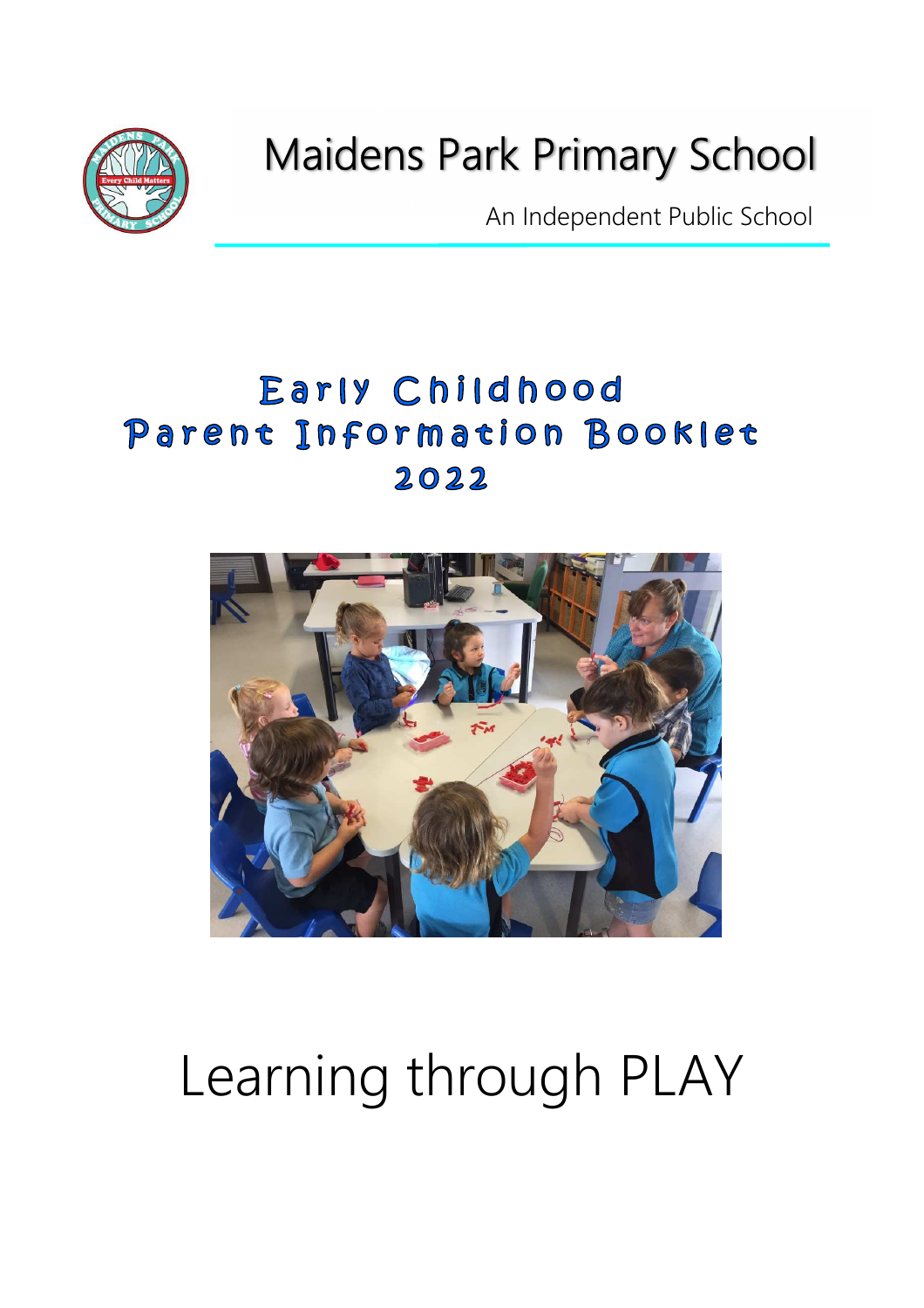#### WELCOME TO MAIDENS PARK PRIMARY SCHOOL

We are proud of the inclusive environment we provide for children to learn, work and grow. This is created by dedicated and competent teaching staff, supportive and happy, enthusiastic children.

We believe in building open, communicative partnerships with parents and families that enhance quality teaching programs and improve children's learning.

Our school offers the following Early Childhood learning opportunities:

- $\div$  Play Café (Birth 4 years of age)
- ❖ Kindergarten
- ❖ Pre Primary
- Year 1
- Year 2

This booklet has been put together to provide parents with information about Maidens Park Primary School and the teaching and learning programs your child/ren will be involved in. If there is anything we can do to improve this package, please let us know.

Louise Cairns Principal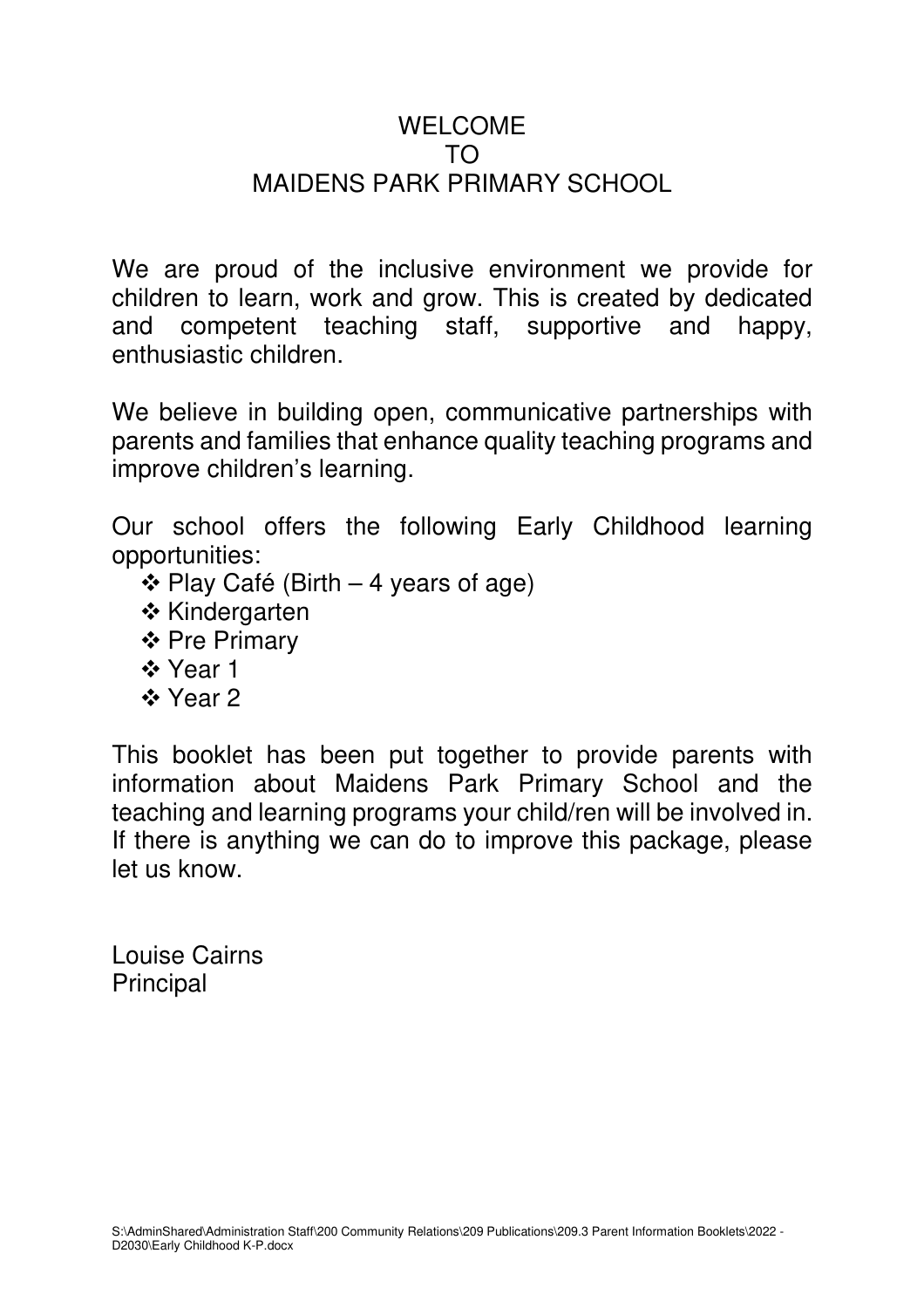#### **Welcome to Early Childhood Learning**

Our aim is to provide our children with a programme that promotes the development of the whole child through play. We are proud to be part of Maidens Park Primary School and enjoy having access to all the resources in the school.

#### **Outcomes of the Programme**

- To encourage learning through PLAY in a challenging and interesting environment that is safe and supportive.
- To develop confidence in themselves and encouraging independence by providing opportunities for children to make choices and to practise self-help skills.
- To develop social skills by playing and working with other children and by sharing and taking turns.
- To provide opportunities for children to develop their oral language skills to enable them to participate, communicate and express ideas individually and in group situations.
- To provide opportunities for the children to develop early literacy and numeracy skills in a supportive learning environment.
- To encourage responsibility in the children by looking after play equipment and being 'helpers' at school.
- To develop their natural creativity through music, movement and art and to appreciate the art of others.

We look forward to a fun-filled year. If there are any queries regarding your child's learning, please contact us.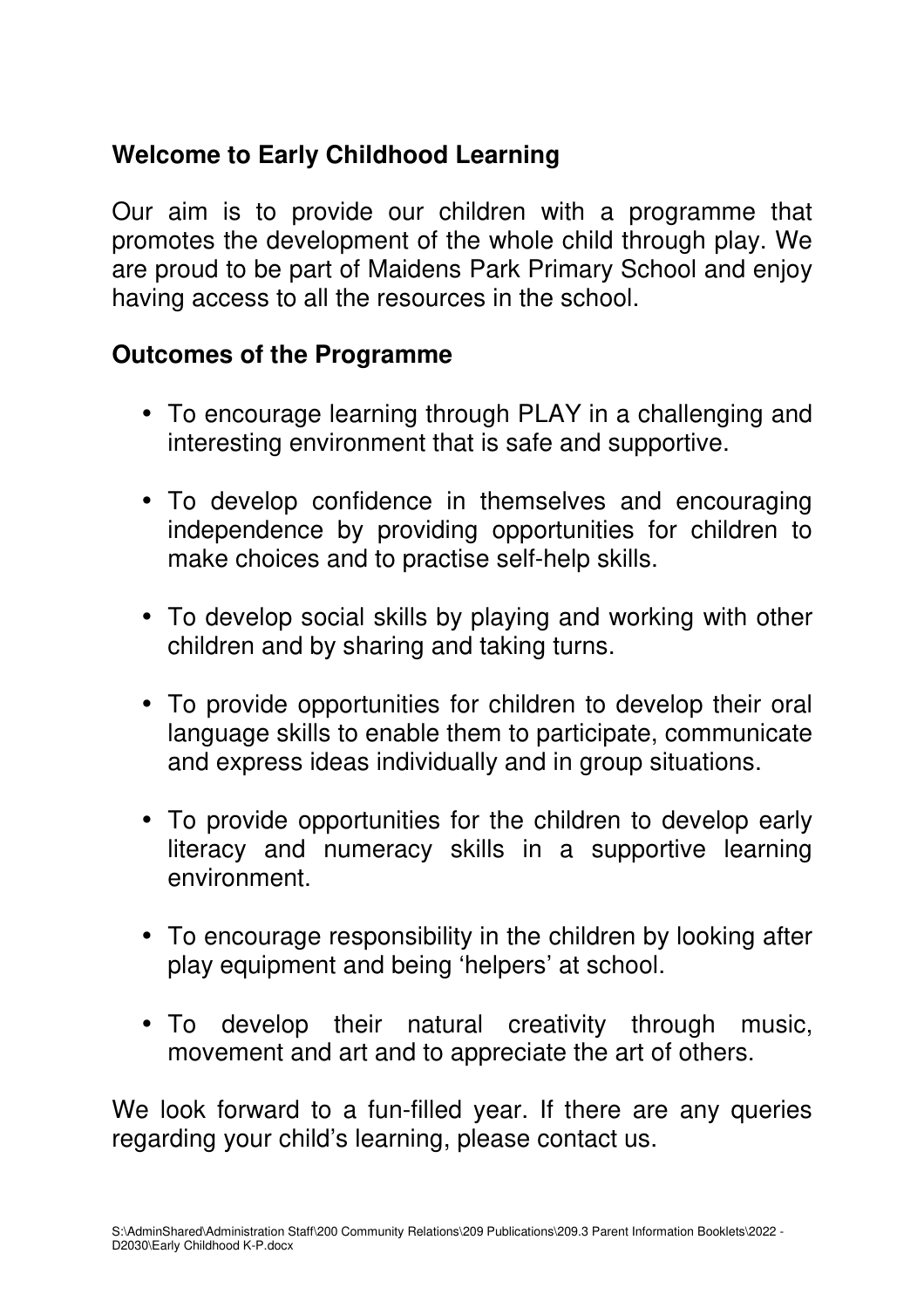Maidens Park Primary School offers the following Early Childhood learning opportunities:

## **PLAY CAFÉ**

Every week the school makes facilities available for families of 0-4 year olds to have the opportunity to interact with each other and the Early Childhood staff from the school.



Play Cafés are different in each community as they reflect the interests and needs of their local families.

Our Play Café involves some of the following:

- Guest Speakers to share their knowledge
- Discussion topics raised by families
- General Chat
- Activities for the children  $-$  play dough, painting, outdoor play, etc.

Everyone helps, talks and laughs to share their experiences and get to know other families from our school community.

| When:          | <b>Every Friday</b>                                                                           |
|----------------|-----------------------------------------------------------------------------------------------|
| Where:         | Kindergarten Room 16                                                                          |
| Time:          | $8.30$ am $-10.30$ am                                                                         |
| What to bring: | Drinks and snacks for your children.<br>We will provide the coffee because you<br>deserve it! |

There is no formal enrolment for Play Café.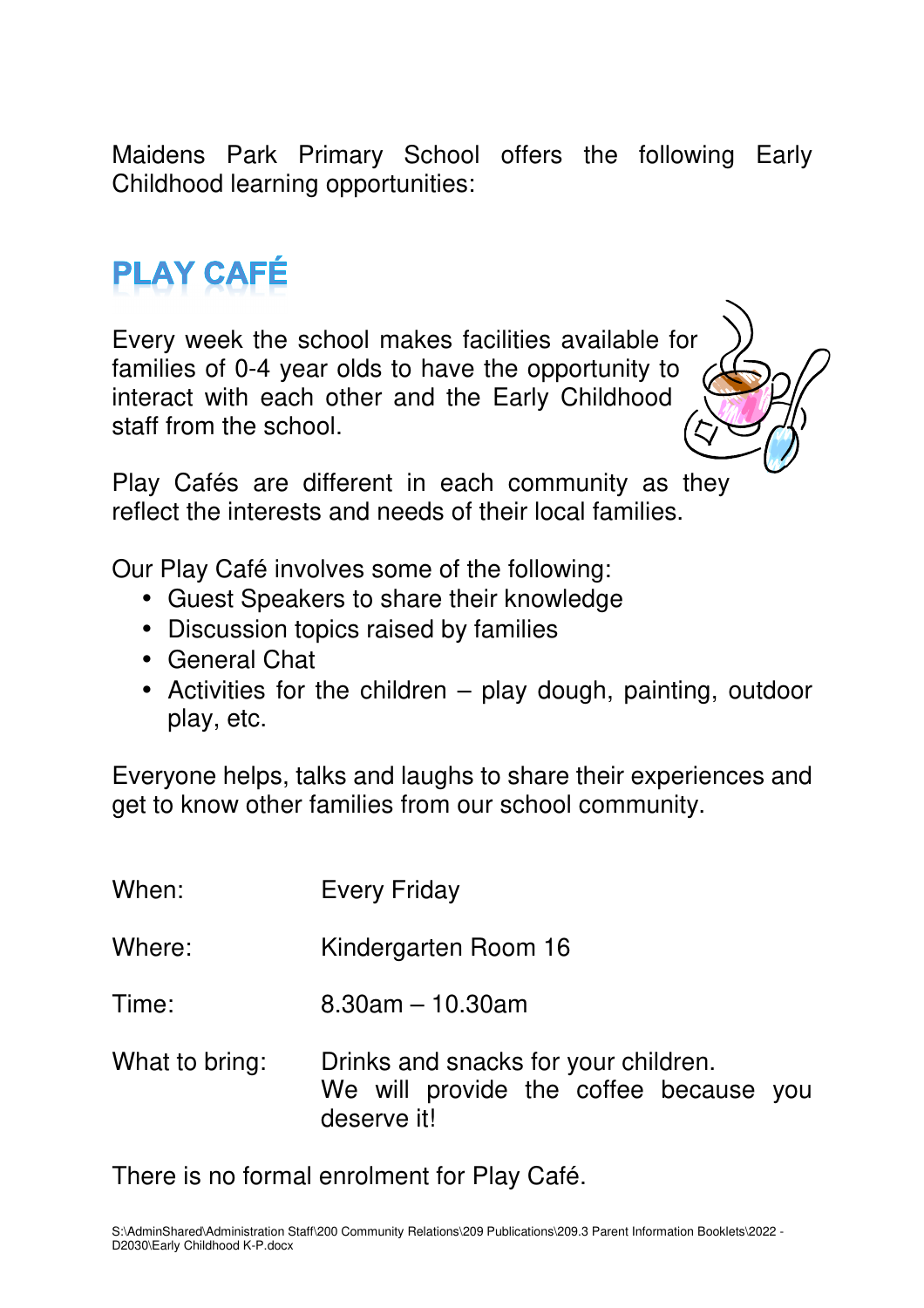#### **KINDERGARTEN**

Kindergarten is available for children who turn 4 years old on or before 30 June 2022. While it is not compulsory, almost all parents send their children to Kindergarten so they get the best start to learning at school. However, if parents choose to enrol their children in Kindergarten they must attend regularly.

In 2022, Kindergarten children will attend on:

| Tuesday   | All Day  | $8.25$ am $- 2.30$ pm |
|-----------|----------|-----------------------|
| Wednesday | Half Day | $8.25$ am $-11.30$ am |
| Thursday  | All Day  | $8.25$ am $- 2.30$ pm |

#### **PRE PRIMARY - YEAR 2**

The children attend 5 full days per week. If you feel your child is unable to cope with full days, please discuss this with your class teacher.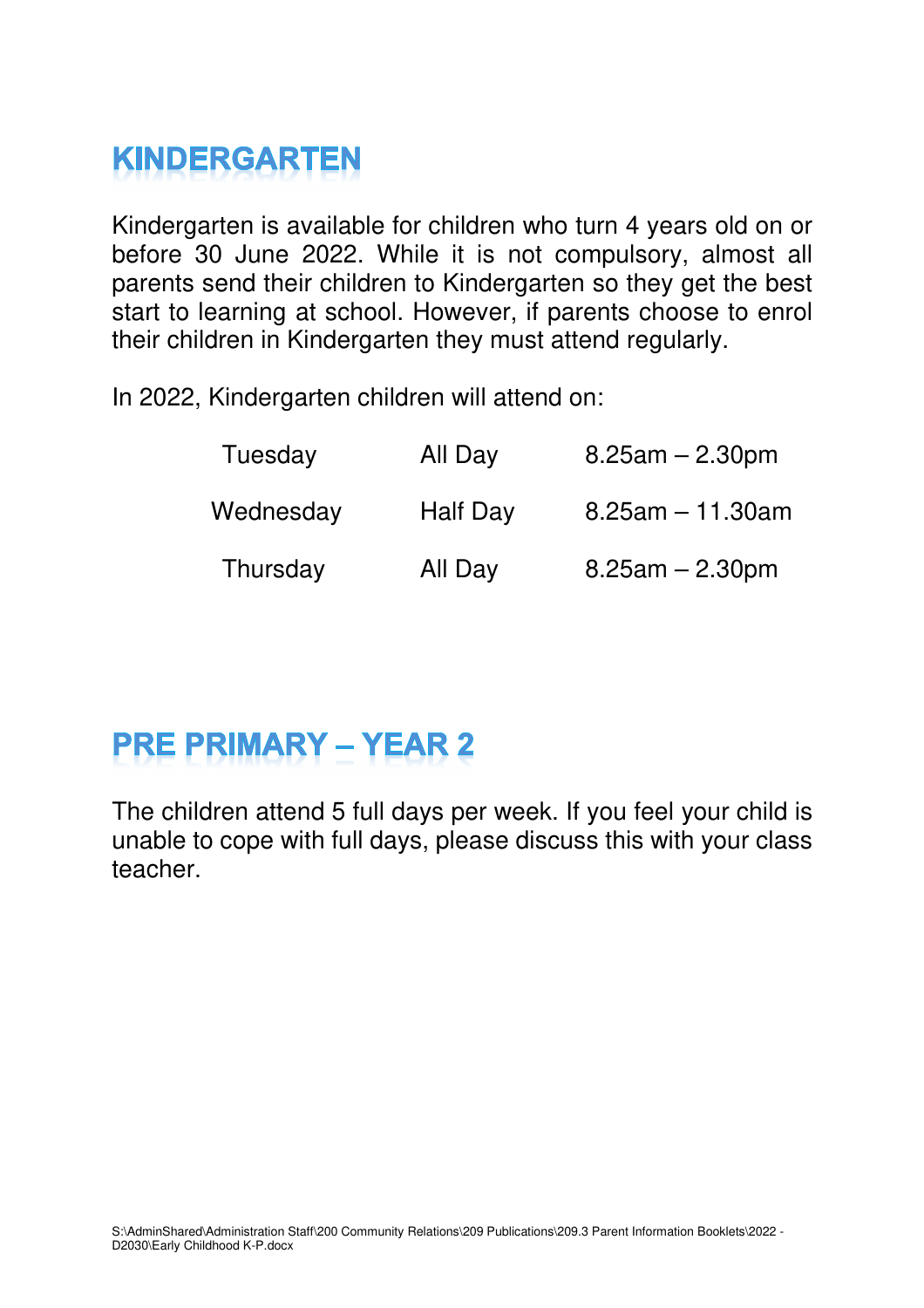## **WHAT TO BRING EACH DAY**

Children are required to bring the following items each day:

- A large bag clearly marked with the child's name that is big enough to carry work and belongings home.
- A piece of fruit or vegetable cut up ready to eat (we don't share fruit)
- A packed lunch on days, your child attends all day.
- A spare set of clothes (clearly marked with child's name) in their bag in case of accidents.
- A broad brimmed hat to be left at school in child's tray. NO HAT, NO PLAY
- Drink bottle with WATER ONLY

Please label ALL your child's belongings to help reduce lost property.



#### **ON THE FIRST DAY**

The children will need to learn the routine of hanging up bags, getting their water bottle and starting the day with a variety of activities.

Show your child around the room and reassure him/her that you will pick them up after school. There may be tears on the first day, so be prepared. After all, for many children it will be the first time away from parents and family and is their first step towards independence. Children usually settle down quickly when they make new friends and discover new activities and we will contact you if there are any concerns or problems.

Please feel free to stay with your child if necessary, to ensure that the transition from home to school is a happy one.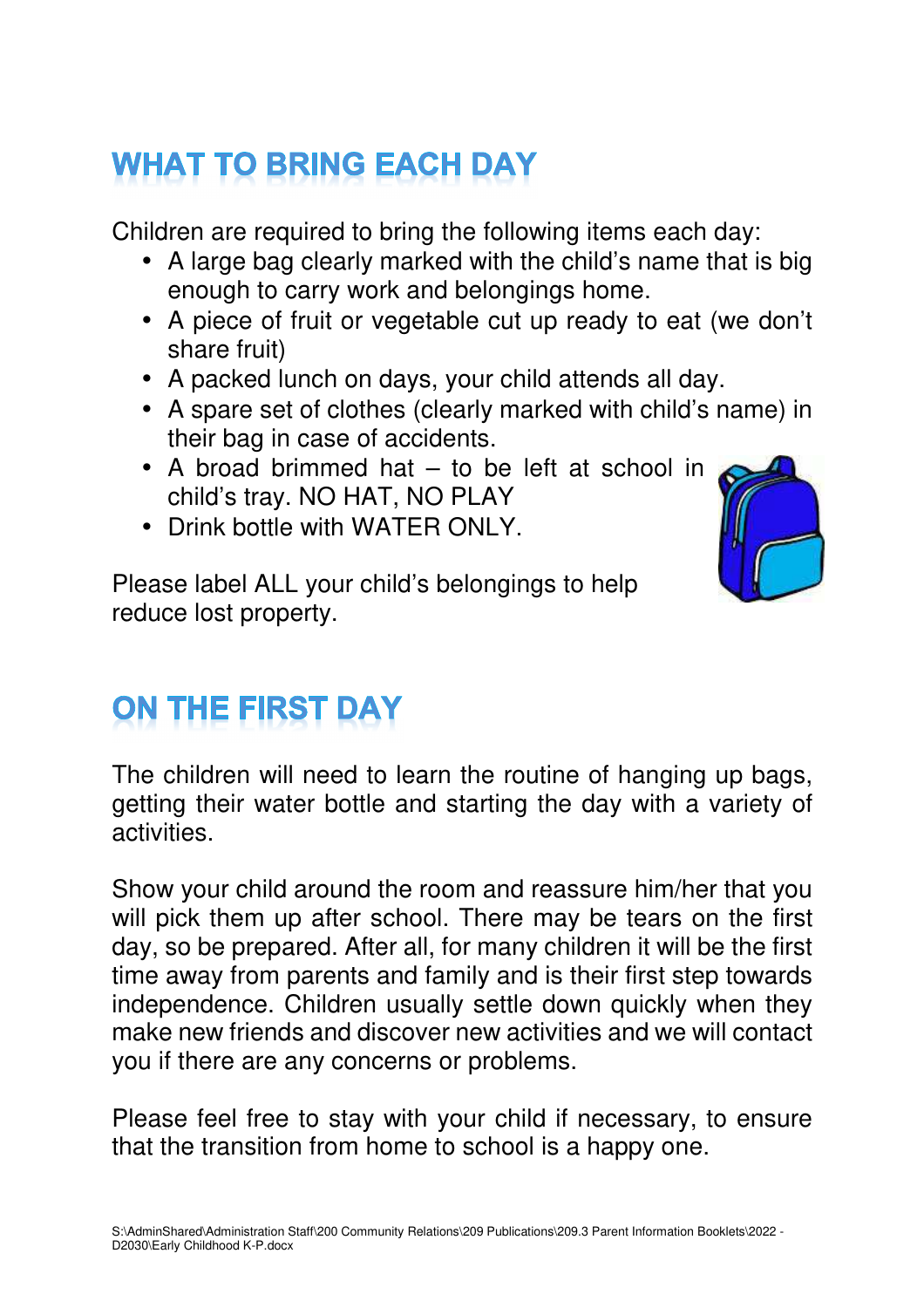#### **PARENT AND EMERGENCY CONTACTS DETAILS**

It is important to ensure all phone numbers, addresses and contact persons are kept up to date in case we need to contact you or another contact person in an emergency.

#### **DROP OFF AND PICK UP**

Please do not drop your children at school before 8.10am. Please remind your child to hang up their bag and bring their water bottle into the classroom. The classroom will have a number of activities set up for use before the siren. Please feel free to assist your child with these activities until the siren goes. Once the siren goes, parents are asked to leave the classroom promptly to enable the teacher to start the day with the class.

If your child is going home with someone other than the custodial parents or emergency contacts, please let us know. We have a communication book in each class for you to write in details of pick up changes.

If you are running late for pick up your child, please telephone the school and let us know so that your child does not worry or become upset.

#### **CLASS MEETINGS**

We will hold a class meeting early in Term 1 to discuss routines and answer any questions. Teachers may hold individual parent meetings throughout the year when needed.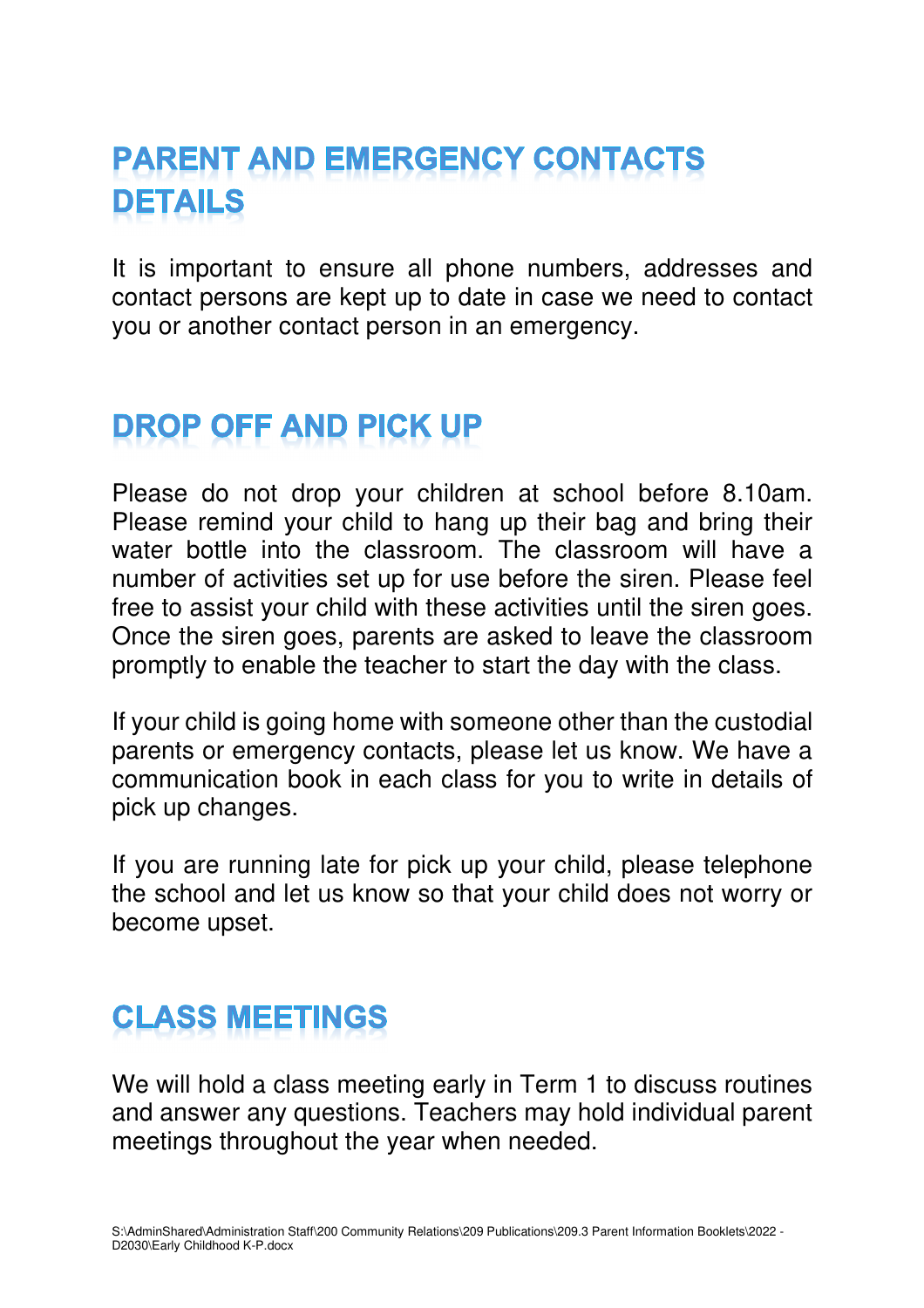#### **YEAR BOOK**

This is a record of your child's learning throughout the year. Children will bring these precious books home during the year for your enjoyment! Please return these books to school as soon as possible so children can continue to add other work to them.

#### **PARENT HELP**

Parents are welcome to come in and help at school. If you have any special skills, interests or ideas that may enhance the children's learning program please let us know! Grandparents and other family members are welcome too!

When on parent help you can help by -

- Assist children with activities
- Help to wash and cut fruit
- Help to pack up inside and outside equipment
- Join in children's games



ALL PARENT HELPERS MUST FILL IN A CONFIDENTIAL DECLARATION FORM BEFORE BECOMING A HELPER IN THE CLASS.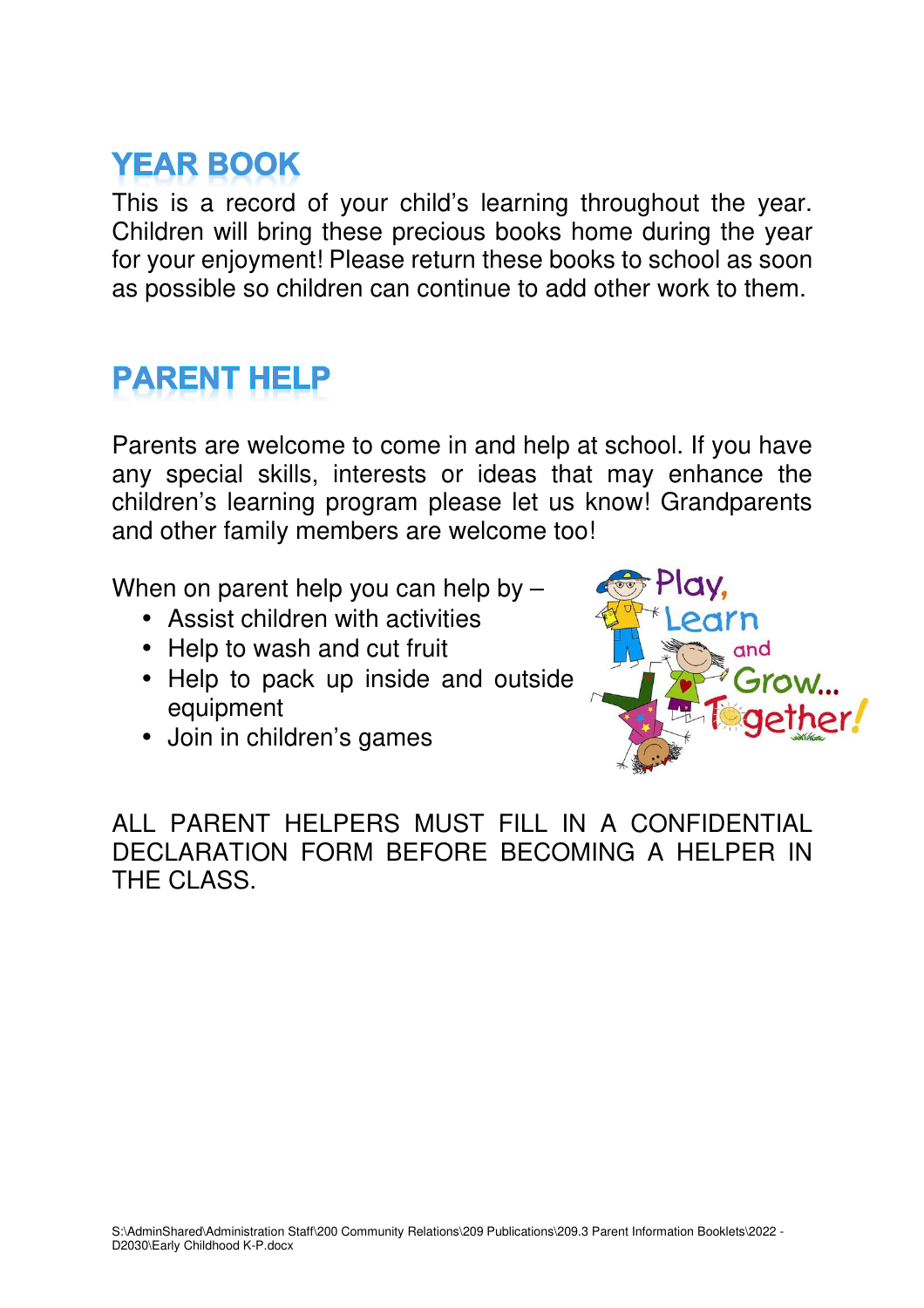## **OUR TREASURE LIST**

Your junk is often treasure for us. We collect and use all sorts of things at school. Some examples of things we collect include:

Plastic containers (Ice Cream, Yoghurt, Butter, etc) / Cardboard boxes (all sizes) /Doll's clothes /dress – up clothing / Beads / Corks / Buttons /Lace / Ribbon / Fabric pieces / Old cards / Wool / Feathers / Magazines / Stockings (Clean) / Wrapping paper / Shells / Tree Bark / Seeds



#### **BIRTHDAYS**

We enjoy celebrating birthdays at school and you are welcome to bring a cake along when your child has a birthday. We suggest small patty cakes, as these are easy to share around the children.

#### **COOKING**

Cooking is an integral part of our learning program. The Mathematical, Language, Health and Social Concepts gained from this activity are invaluable.

There will be a small charge for the year which helps with the supply of ingredients.